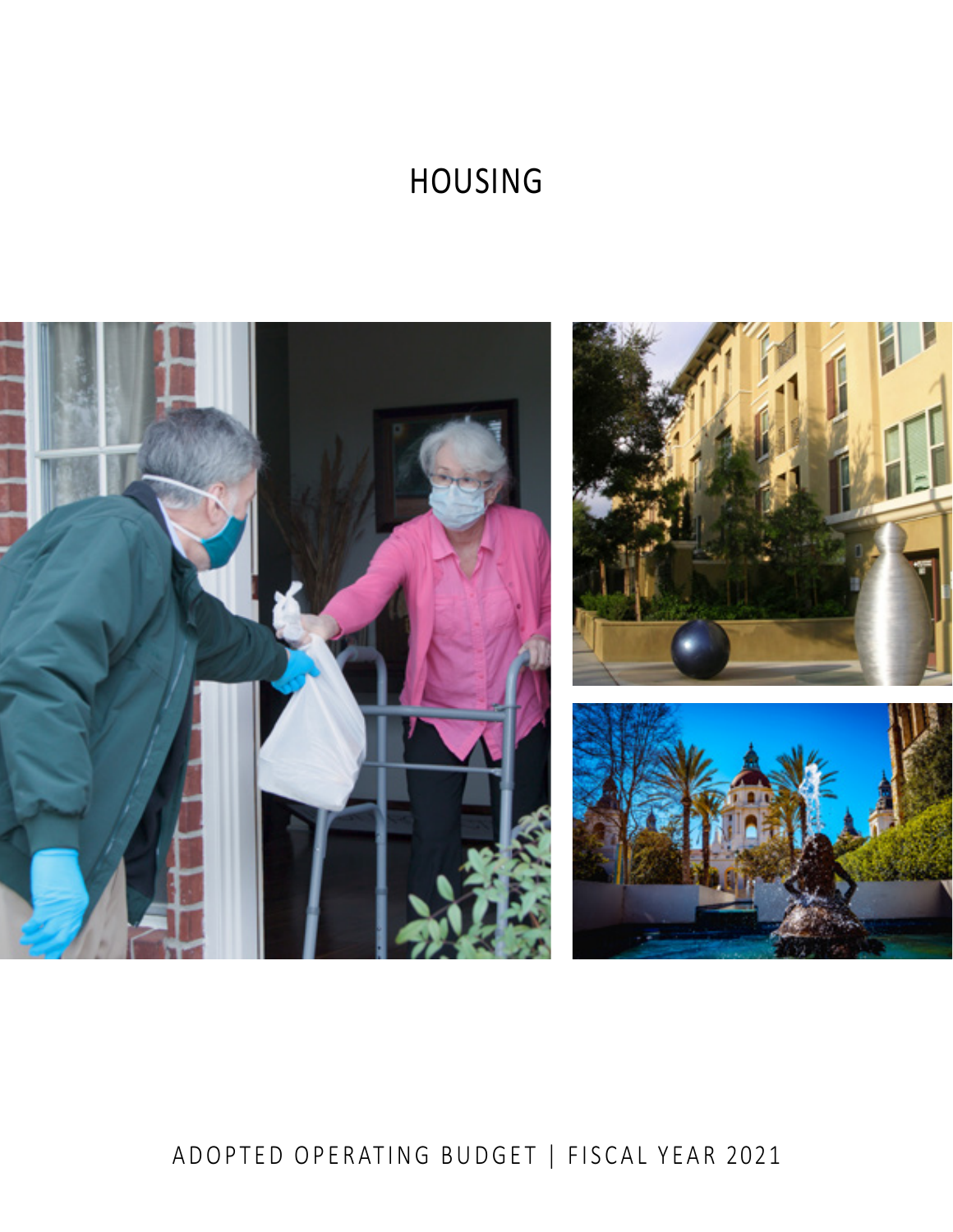

\* Administration \*\* Occupancy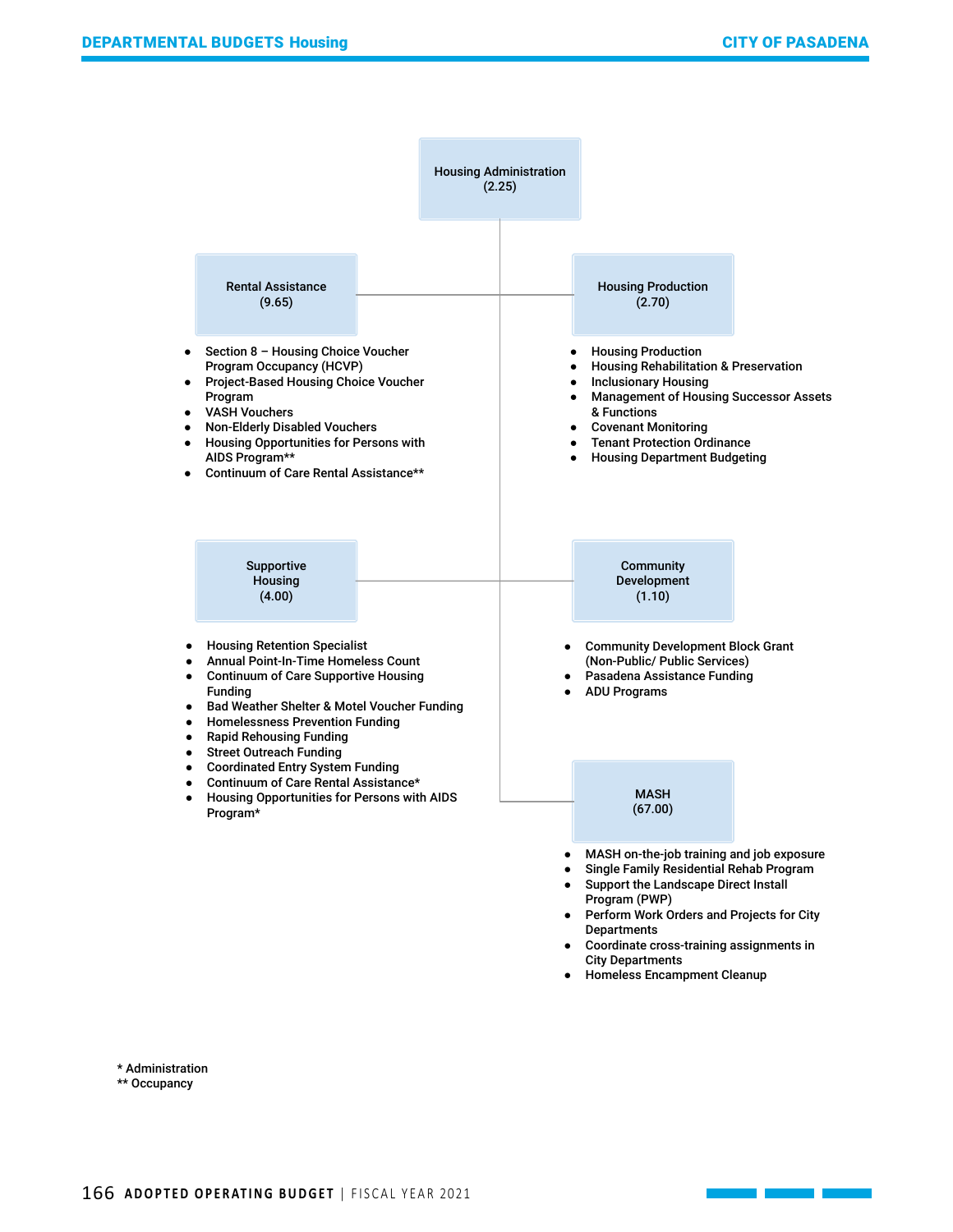## **MISSION STATEMENT**

The Department of Housing is dedicated to providing affordable housing, employment, and community development opportunities for low and moderate income persons to enhance and strengthen our community. The Department's core values include: decent, safe, affordable housing as an equal right for all Pasadena residents; transparency; program expertise; professionalism; excellent customer service; teamwork and collaboration; and social and economic diversity.

# **PROGRAM DESCRIPTION**

The Department implements a variety of affordable housing initiatives where financial assistance is made available directly or indirectly to very low, low, and moderate income households. Activities include the provision of affordable housing opportunities, and the monitoring of these activities to determine their success in meeting housing and community development needs. The Department's programs are directed toward creating neighborhood vitality, livability, and an improved quality of life for residents. MASH is a unique full-time paid job training program for dozens of adult participants that provides services to homeowners as well as City departments. For FY 2021, approximately 15.3 percent of the Department's revenues are derived from locally generated sources (Housing Successor funds, City General Fund support, and Inclusionary housing in-lieu fees) and 84.7 percent from federal programs (e.g., Section 8 Housing Choice Voucher Program, Community Development Block Grant, Home Investment Partnerships, Emergency Solutions Grant, HOPWA, and Continuum of Care funds). In addition, from time to time, the Department receives grant and loan funds through county and state programs [e.g. Homeless Emergency Aid Program (HEAP), California Emergency Solutions and Housing (CESH), Homeless Housing, Assistance, and Prevention (HHAP)].

# **DEPARTMENTAL RELATIONSHIP TO CITY COUNCIL GOALS**

#### **Maintain Fiscal Responsibility and Stability**

- Implement division-level tracking of department operating budget on a regular, periodic basis;
- Maintain a system of sound fiscal management and control practices;
- Comply with funding regulations for all revenue sources (local, state, and federal);
- Identify alternative permanent funding sources for housing and community development projects and programs;
- Monitor and evaluate progress, effectiveness and regulatory compliance of programs and projects funded by the Department. Improve, maintain, and enhance public facilities and infrastructure;
- Capital improvement of facilities benefiting low income persons are funded by the Department's Community Development Block Grant program;
- To the extent feasible, notable historic properties are identified for affordable housing development opportunities; and
- Ensure that proposed affordable housing projects assisted by the Department are compatible with, and enhance the existing character of the neighborhoods within which they are located.
- tible with, and enhance the existing character of the neighborhoods within which they are located.

#### **Increase Conservation and Sustainability**

- Create housing opportunities that allow people who work in Pasadena to be able to live here;
- Incorporate "green" building practices in new affordable housing projects;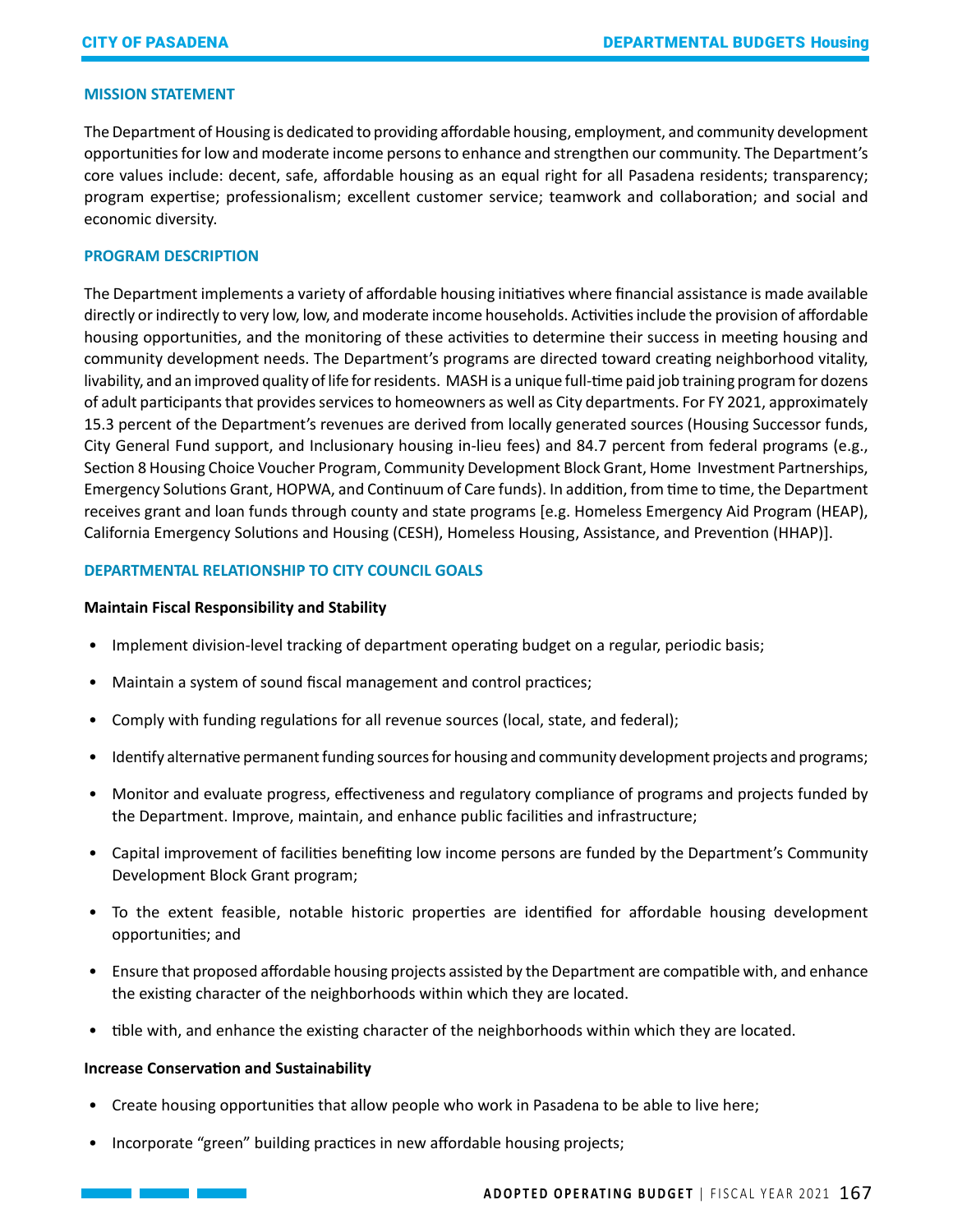- Provide support for existing, older affordable housing projects to improve energy and water conservation;
- Provide direct funding for "green" enhancements to facilitate greater conservation;
- Collaborate with Water & Power to more effectively utilize that Department's conservation programs which target lower income persons;
- Improve mobility and accessibility throughout the City where feasible, by supporting the location of new affordable housing developments within walking distance of major thoroughfares, providing access to bus lines and to the Gold Line light rail system; and
- Encourage department-assisted projects and programs to incorporate amenities that improve mobility and accessibility.

# **Support and Promote Quality of Life and the Local Economy**

- Affordable housing projects provide homeownership opportunities and suitable and safe rental housing;
- The construction of affordable housing projects provides local employment opportunities through coordination with the City's First Source hiring program;
- Section 8 rental subsidies allow families to allocate more of their household income to other critical quality of life needs such as healthcare, food, and transportation;
- Community-based agencies funded with CDBG funds serve a wide range of needs including economic development, educational and counseling programs, food assistance, basic health care, youth diversion, social services, and housing rehabilitation;
- CDBG funds infrastructure projects that replace deteriorated and broken sidewalks;
- The MASH program works to increase accessibility through the construction of ramps for low-moderate income residents with disabilities;
- MASH works to remove blight by painting the exterior of single family homes for low to moderate income homeowners;
- MASH assists under-skilled and unemployed individuals attain careers by providing job exposure and on-the-job training, career coaching, and interview and job application preparation;
- MASH performs cleanups of homeless encampments in close coordination with the Pasadena Police Department's HOPE team; and
- Homelessness is addressed through street outreach; assessment for housing placement; rapid rehousing and permanent supportive housing programs, including rental assistance; homeless prevention; and bad weather shelter programs. These programs address homelessness at different points, with a goal of placing persons experiencing homelessness into housing as quickly as possible.

# **Ensure Public Safety**

• Department-assisted affordable housing projects often replace community nuisance properties (e.g. liquor stores, vacant buildings); and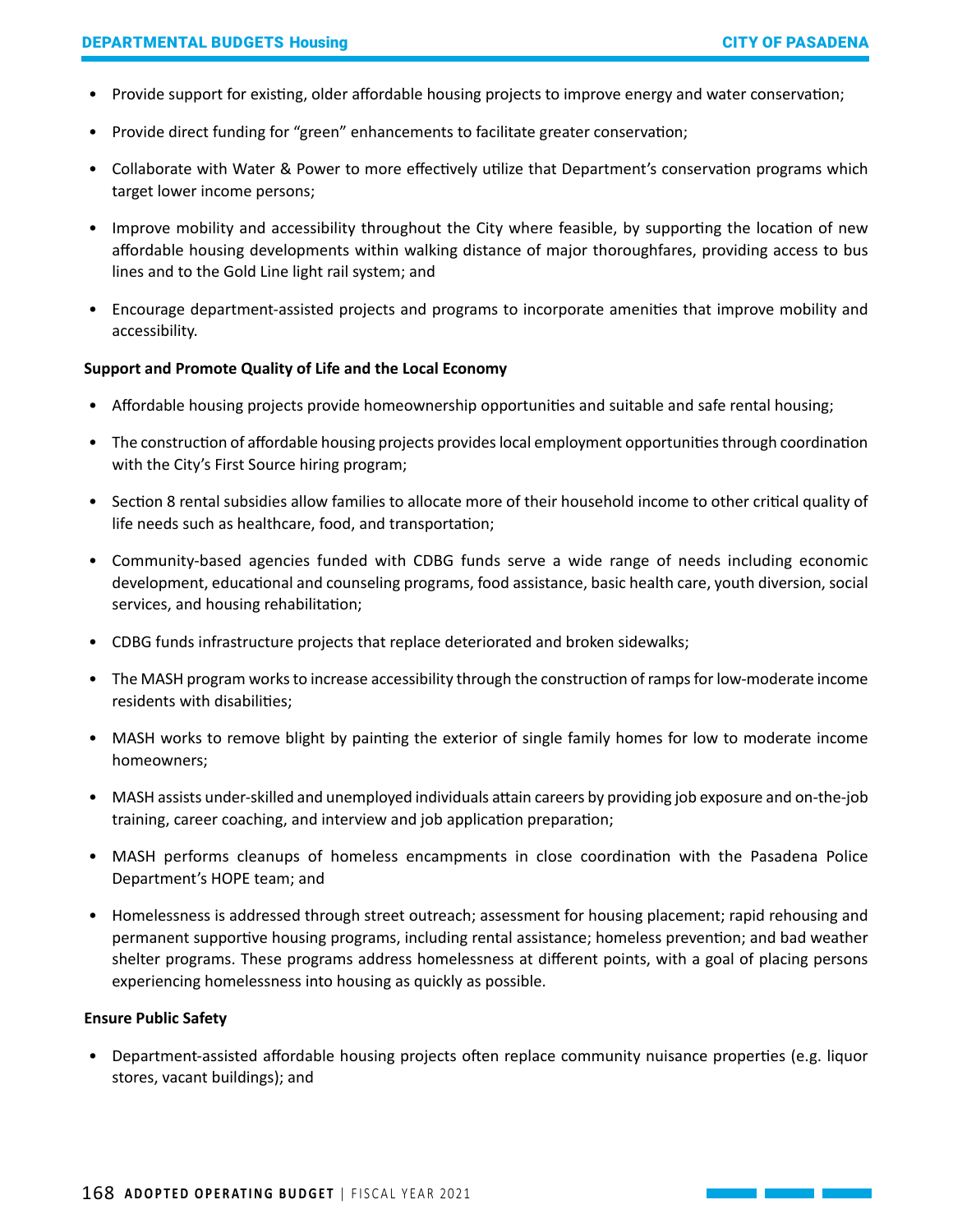• Implementation of the City's Homelessness Strategy prioritizes moving homeless persons quickly to housing through street outreach and housing with services in order to improve their well-being and decrease the impact of homelessness on the community.

# **FISCAL YEAR 2020 ACCOMPLISHMENTS**

The Department's key accomplishments during FY 2020 include the following:

# **Housing Production**

- Inclusionary housing: A total of 13 affordable units were completed, under construction or permitted. In-Lieu Fee receipts totaled \$3,994,356;
- Assisted housing production: The Decker Court and Gill Court projects totaling 16 affordable units commenced construction, purchased a Caltrans-owned house for use as shared rental housing for persons experiencing homelessness, and the City committed funding to assist the development of the 65-unit Salvation Army Hope Center, a permanent supportive housing project for single persons who are homeless; and
- Housing Preservation: The City committed funding to assist the preservation of the 114-unit La Villa Lake senior housing complex, formerly a HUD project that had converted to market rate housing. Also, building plans were completed and construction financing was secured for the preservation of the Concord Apartments, a 150 unit affordable rental housing complex for seniors operated by nonprofit developer Retirement Housing Foundation.

# **Rental Assistance Program**

- Implemented the Section 8 Housing Choice Voucher Program (1,409 low income households assisted), which includes Section 8 Non-Elderly Disabled Vouchers and VASH Vouchers for homeless veterans;
- Implemented the Section 8 Project-based Rental Assistance Program with 283 units under contract and commitments;
- On-going conversion of Centennial Place into permanent supportive housing including 142 project based vouchers;
- Conducted educational meetings for both property owners and program participants to increase awareness of new laws and local initiatives; and
- Conducted the Section Eight Management Assessment Program (SEMAP) and achieved a "High Performer" rating from HUD.

# **Homeless Services:**

- Permanently housed 29 households\* experiencing homelessness through quarter 2 of FY 2020;
- Prevented 23 households\* from falling into homelessness through quarter 2 of FY 2020;
- Continued to provide permanent supportive housing to 270 formerly homeless households; and
- Provided shelter to 255 individuals through the Bad Weather Shelter.

*\* Households include both families and individuals, so it is not reflective of the total number of people served.*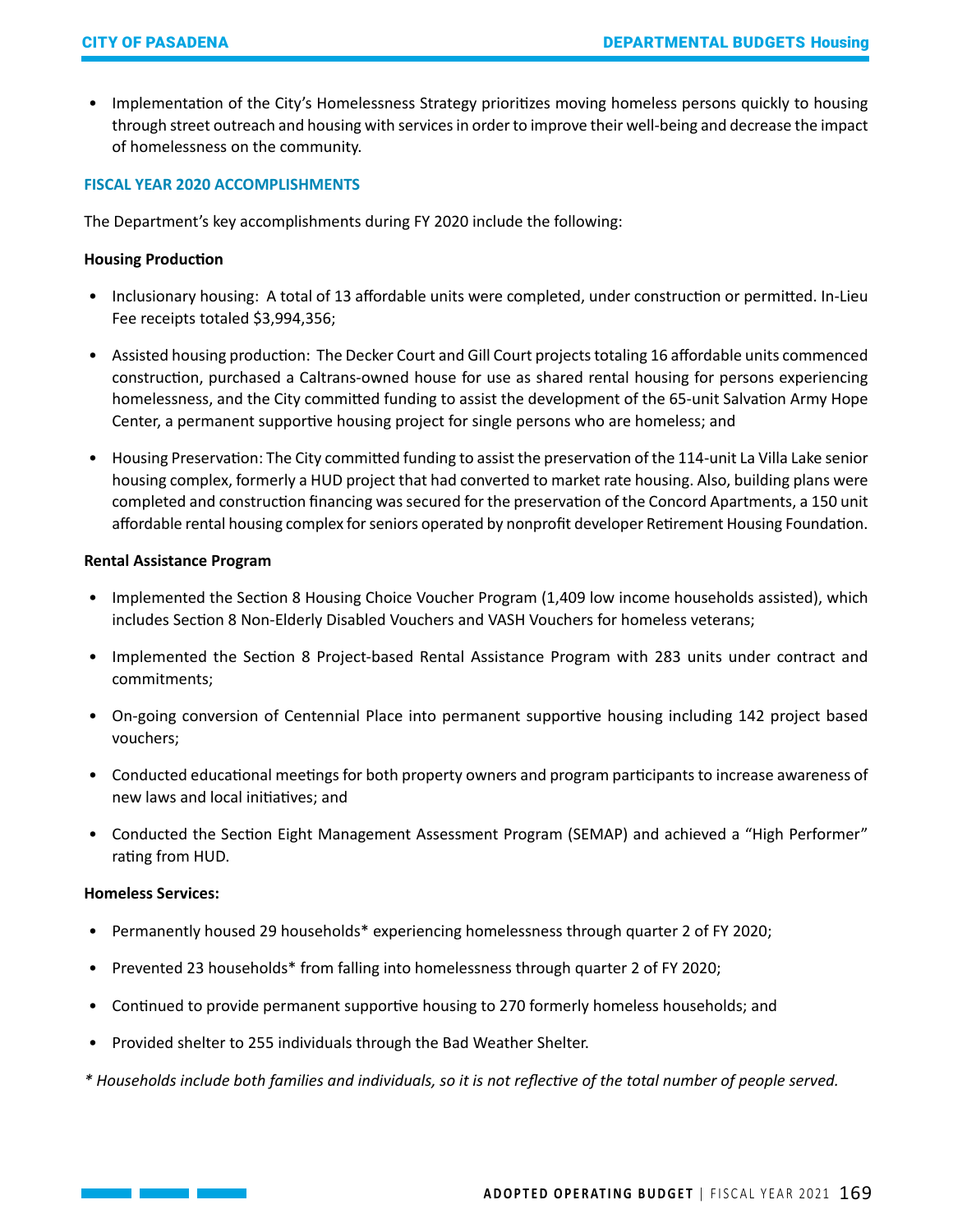# **Community Development Block Grant:**

- Implemented Human/Public Services (4 projects) which assisted over 575 people;
- Awarded the rehabilitation of 4 public facilities totaling \$252,085; and
- Awarded 2 infrastructure improvement projects totaling \$650,000.

# **MASH:**

- Assisted 21 MASH program participants to find full-time permanent employment with livable wages and benefits in both the public and private sectors;
- Assisted 7 low to moderate income homeowners with repairs to improve livability, remove blight, and conserve water and energy; and
- Partnered with PWP to provide 5 low income homeowners with drought tolerant landscaping and water-saving irrigation systems

# **Operating Budget**

The FY 2021 Adopted Budget of \$37,500,702 is \$3,001,871 (8.7 percent) higher than the FY 2020 Revised Budget.

# **Personnel**

A total of 87.70 FTEs are included in the FY 2021 Adopted Budget. This increased FTE represents: a) new limited term Office Assistant (1.00 FTE) to perform much needed clerical and administrative functions for Rental Assistance, Front Desk Lobby and Housing Administration; b) a new limited term Program Coordinator (1.00 FTE) position for the Homeless Services Program; c) reclassification of Supportive Housing Program Coordinator I from 0.50 FTE to 1.00 FTE in FY 2020 Revised budget; and d) MASH CSW cross trainees of 0.24 FTE to comply with MUNIS Payroll ERP system requirements.

# **Other Issues**

Significant reduction in federal housing and community development funding (CDBG, HOME, Section 8) between FY 2011 and FY 2014 resulted in curtailment of the program and nearly 50% reduction in staff. These funds have increased slightly over the past two years (FY 2019 and FY 2020), but are not yet at FY 2011 level. Since FY 2018, the Department no longer offers capital funding for non-profit organizations using CDBG funding due to the repayment of the Section 108 loan for the Robinson Park Renovation. Furthermore, the dissolution of redevelopment in 2012 eliminated approximately \$3,000,000 tax increment housing revenues which historically have been relied on to support affordable housing projects/programs, acquire land, debt service on housing loans/bonds, and program administration continues to affect the Department. In FY 2020, residential tenant protections were expanded under state law and local ordinance, and the City committed additional funding to the Housing Rights Center to address additional demand in the community for counseling services. Also, in response to the COVID-19 pandemic, the City adopted an eviction moratorium to protect residential and commercial tenants. The federal response to COVID-19 is likely to bring an increase in federal funding, but also an unprecedented demand which will be challenging to meet.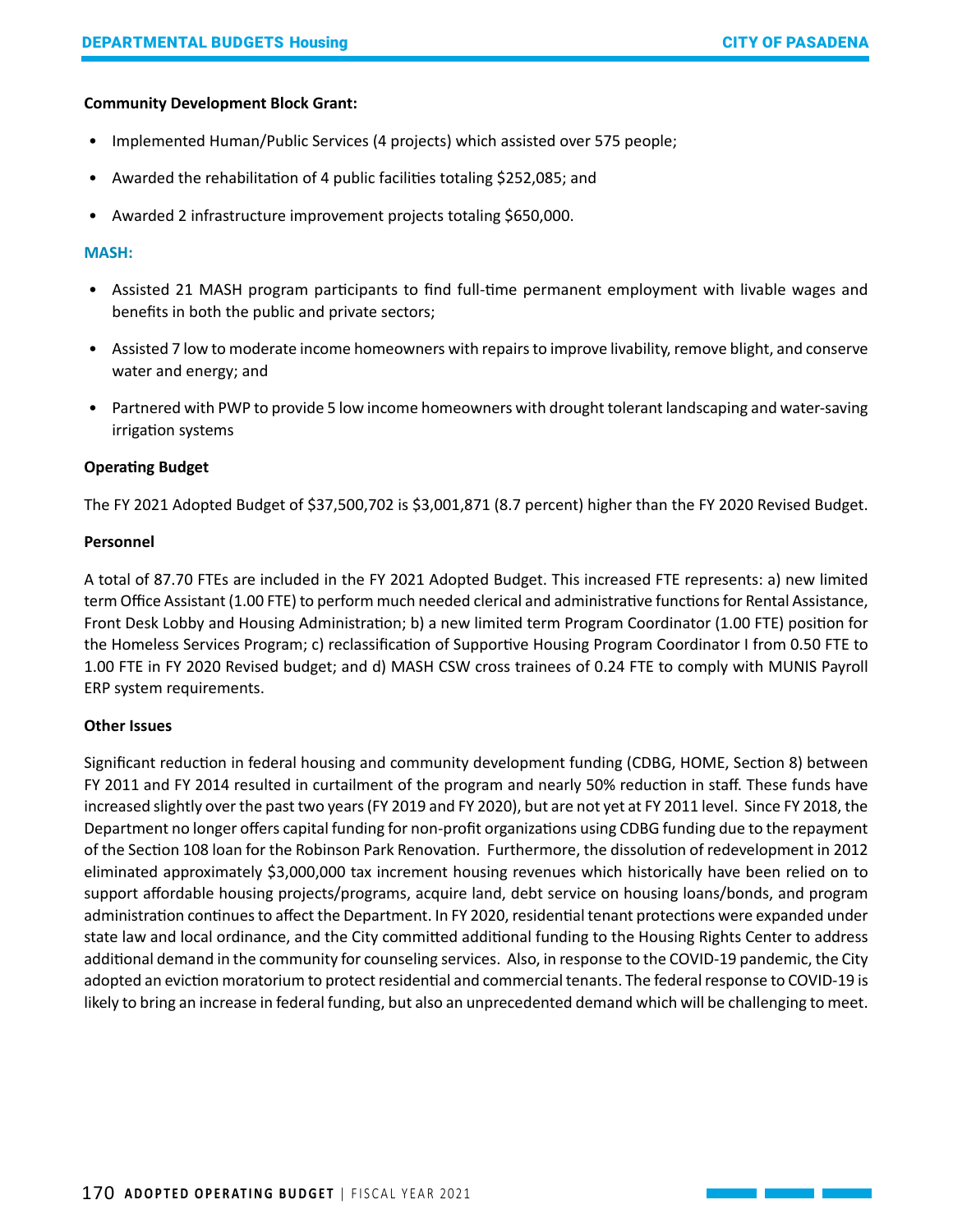#### **YEAR-OVER-YEAR BUDGET CHANGES**

# **General Fund Revenue**

General Fund support in the amount of \$1,549,638 (4.5 percent of the total Adopted Budget) will continue in FY 2021 for operating administration and staffing costs, which includes \$75,000 for the Housing Rights Center, \$190,000 for Job Center and \$80,000 to be contracted out to Union Station for the HOPE case manager which will be funded by Measure I.

# **Other Funds**

There are significant increases in funding related to homeless services as a result of increases within current funding sources and the addition of new local and State funding. There is an increase of \$174,472 in federal CoC funds for FY 2021 (4.8 percent increase from FY 2020 Revised Budget). There is an increase of \$879,863 in County Measure H funds for FY 2021 (68 percent increase over FY 2020 Revised Budget). The City will also receive \$638,479 of Homeless Housing, Assistance, and Prevention (HHAP) grant funding from the State of which \$53,000 will be included in the FY 2021 budget with the balance to be expended over the subsequent four years. In response to the COVID-19, a stimulus package containing CDBG and ESG direct allocations was approved under the CARE Act this FY 2020 through the regular program formula to prepare for, prevent and respond to the coronavirus, as well as individuals and families who are homeless or receiving homeless assistance and homelessness prevention activities. It is expected that these funds will be fully expended.

# **FUTURE OUTLOOK**

# **Affordable Housing**

The COVID-19 pandemic will impact affordable housing needs in Pasadena, exacerbating an already challenging high-cost housing market.The enhancement of existing funding sources will be critical to the Department of Housing's capacity to provide affordable housing opportunities to the community. Current examples of funding initiatives include structuring a Basic Services Offset Payment ("BSOP") in larger-sized housing projects which are significantly subsidized by the City (e.g. Centennial Place and Heritage Square). Most state and county funding sources are available on a competitive project-by-project basis. However, one notable exception is the state's Permanent Local Housing Allocation program which will provide the City with entitlement formula grant funding totaling approximately \$1.1M per year over the next five years. Furthermore, in the absence of dedicated City funding sources to initiate new large affordable housing projects, the Housing Department will continue to focus on generating a continuous level of smaller, acquisition and rehab projects utilizing Inclusionary funds. Excess cash flow generated from such projects will be available to support department operations and reduce reliance on City General Funds. To maintain the Department's capacity to provide a high level of services with current staffing levels, information technology enhancements will be implemented, particularly in the CDBG and Section 8 sections. On the legislative front, it will be important to support initiatives which seek to create new affordable housing funding resources and to restore housing funds that were lost due to the dissolution of redevelopment.

# **Community Development Block Grant (CDBG):**

The current administration has threatened this entitlement program with cuts and elimination in recent years. However, Congress has continued to increase funding almost 19% since 2017, although 35% below the funding highs of 2003. The recent world health crisis will put particular strain on the low and moderate income community. The number of low to moderate income persons will certainly increase during this year's Census Count 2020. As a result, CDBG funding could increase in the coming years. This formula grant program will be utilized to get funds to the community in a timely manner to those in need during and after the COVID-19 health crisis.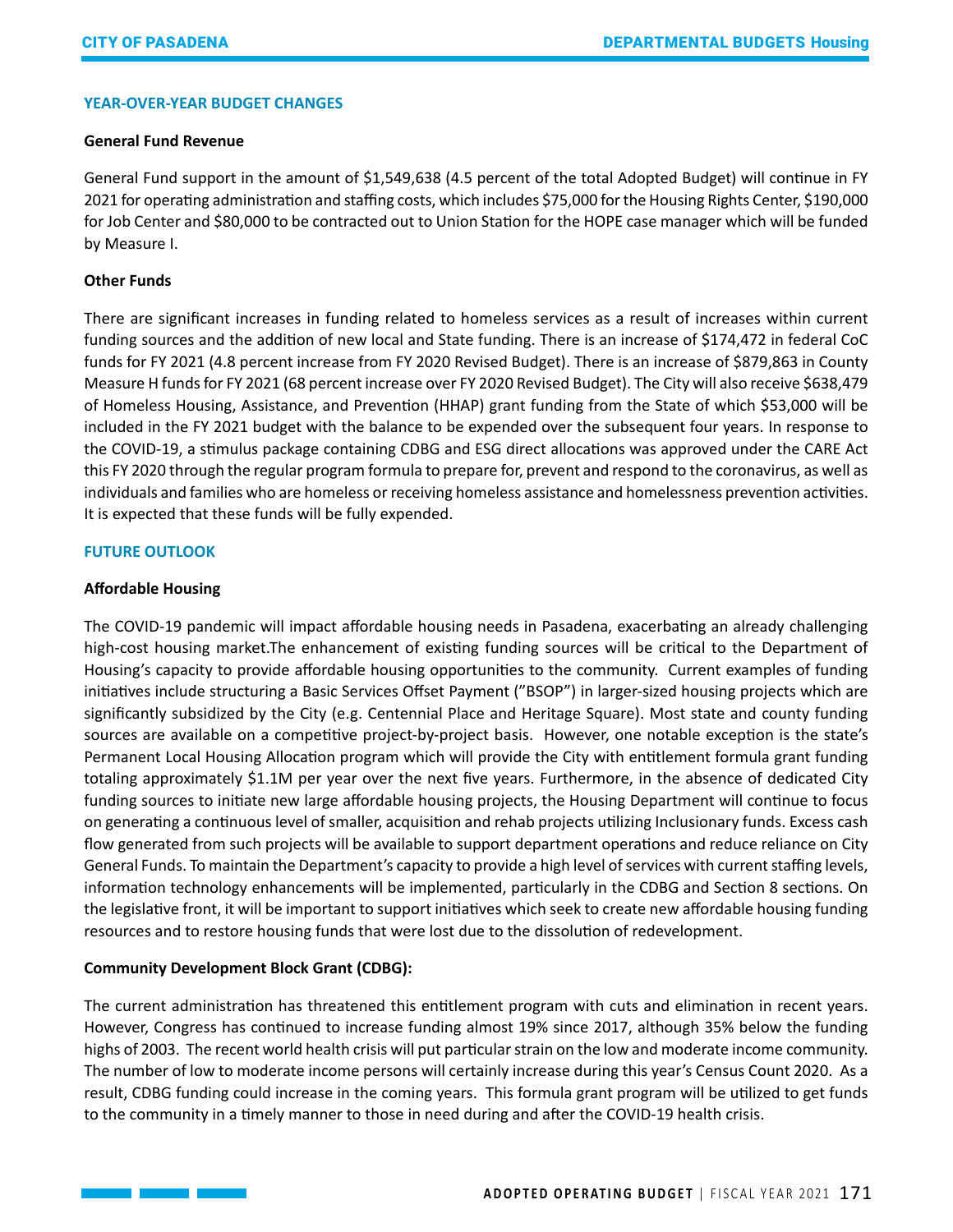#### **Homeless Services**

Although Pasadena has received several one-time increases in funding from the State which are reflected in the FY 2020 and FY 2021 budgets, ongoing funding is needed to support high priority needs such as supportive services for existing and new supportive housing programs and increasing housing navigation capacity. The COVID-19 crisis will likely drive many new households into homelessness, and emergency responses could deplete certain homeless funds. A robust homelessness prevention response is necessary to prevent sharp increases in the homeless population and the displacement of many residents.